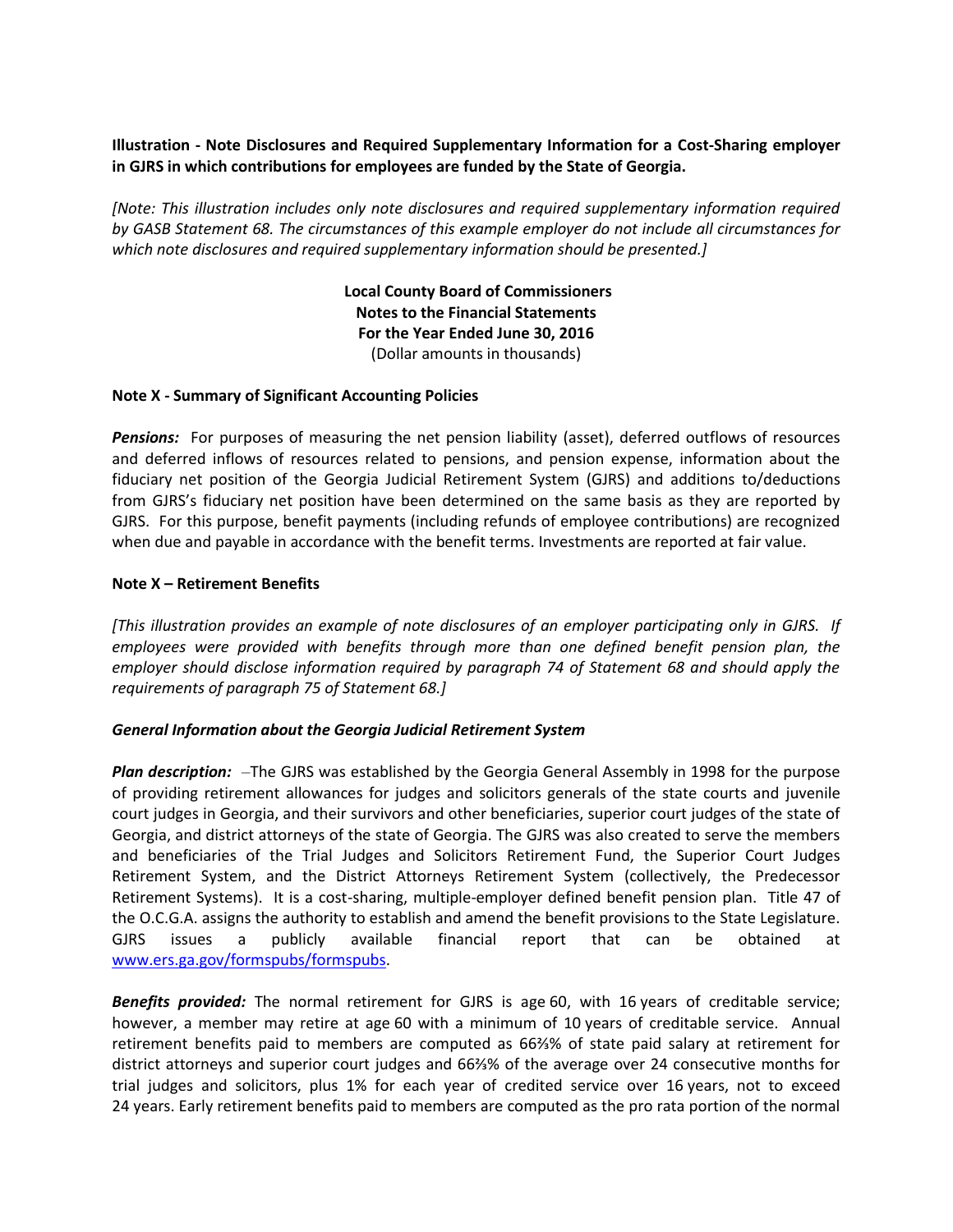retirement benefit, based on service not to exceed 16 years. Death, disability, and spousal benefits are also available.

*Contributions*: Pursuant to O.C.G.A. 47-23-81 the employer contributions for state court judges and solicitors are funded by the State of Georgia on behalf of the local county employers and pursuant to O.C.G.A. 47-23-82 the employer contributions for juvenile court judges are funded by the State on behalf of local county employers.

#### *Pension Liabilities (Asset) and Pension Expense*

At June 30, 2016, the Board did not have a liability (asset) for a proportionate share of the net pension liability (asset) because of the related State of Georgia support. The amount of the State's proportionate share of net pension liability (asset) associated with the Board is as follows:

State of Georgia's proportionate share of the Net Pension Liability (Asset) associated with the Board **\$ (XX,XXX)** 

The net pension liability (asset) was measured as of June 30, 2015. The total pension liability (asset) used to calculate the net pension liability (asset) was based on an actuarial valuation as of June 30, 2014. An expected total pension liability (asset) as of June 30, 2015 was determined using standard rollforward techniques. The State's proportion of the net pension liability (asset) associated with the Board was based on actuarially determined contributions paid by the State during the fiscal year ended June 30, 2015.

For the year ended June 30, 2016, the Board recognized pension expense of \$(X,XXX) and revenue of \$(X,XXX) for support provided by the State of Georgia.

*Actuarial assumptions*: The total pension liability was determined by an actuarial valuation as of June 30, 2014, using the following actuarial assumptions, applied to all periods included in the measurement:

| Inflation                 | 3.0%                                    |
|---------------------------|-----------------------------------------|
| Salary increase           | 6.00%, including inflation              |
| Investment rate of return | 7.50%, net of pension plan              |
|                           | investment expense, including inflation |

Mortality rates were based on the RP-2000 Combined Mortality Table for the period after service retirement, for dependent beneficiaries, and for deaths in active service, and the RP-2000 Disabled Mortality Table set back eleven years for males for the period after disability retirement.

The actuarial assumptions used in the June 30, 2014 valuation were based on the results of an actuarial experience study for the period July 1, 2004 – June 30, 2009.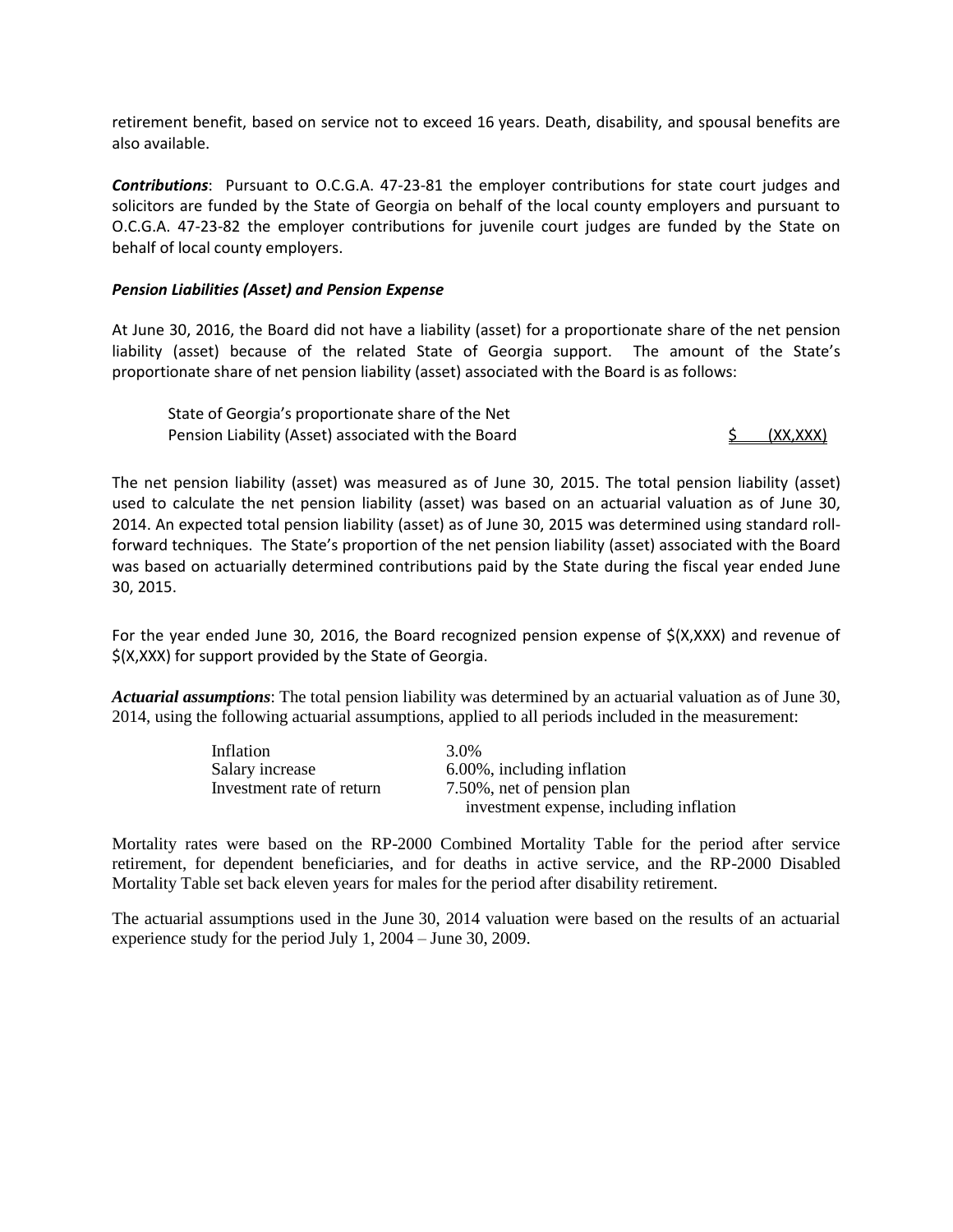The long-term expected rate of return on pension plan investments was determined using a log-normal distribution analysis in which best-estimate ranges of expected future real rates of return (expected returns, net of pension plan investment expense and inflation) are developed for each major asset class. These ranges are combined to produce the long-term expected rate of return by weighting the expected future real rates of return by the target asset allocation percentage and by adding expected inflation. The target asset allocation and best estimates of arithmetic real rates of return for each major asset class are summarized in the following table:

| <b>Asset class</b>                    | <b>Target</b><br>allocation | Long-term<br>expected real<br>rate of return* |
|---------------------------------------|-----------------------------|-----------------------------------------------|
| Fixed income                          | 30.00%                      | 3.00%                                         |
| Domestic large stocks                 | 39.70                       | 6.50                                          |
| Domestic mid stocks                   | 3.70                        | 10.00                                         |
| Domestic small stocks                 | 1.60                        | 13.00                                         |
| International developed market stocks | 18.90                       | 6.50                                          |
| International emerging market stocks  | 6.10                        | 11.00                                         |
| Total                                 | 100.00%                     |                                               |

\* Rates shown are net of the 3.00% assumed rate of inflation

*Discount rate*: The discount rate used to measure the total pension liability was 7.50%. The projection of cash flows used to determine the discount rate assumed that plan member contributions will be made at the current contribution rate and that employer and nonemployer contributions will be made at rates equal to the difference between actuarially determined contribution rates and the member rate. Based on those assumptions, the pension plan's fiduciary net position was projected to be available to make all projected future benefit payments of current plan members. Therefore, the long-term expected rate of return on pension plan investments was applied to all periods of projected benefit payments to determine the total pension liability.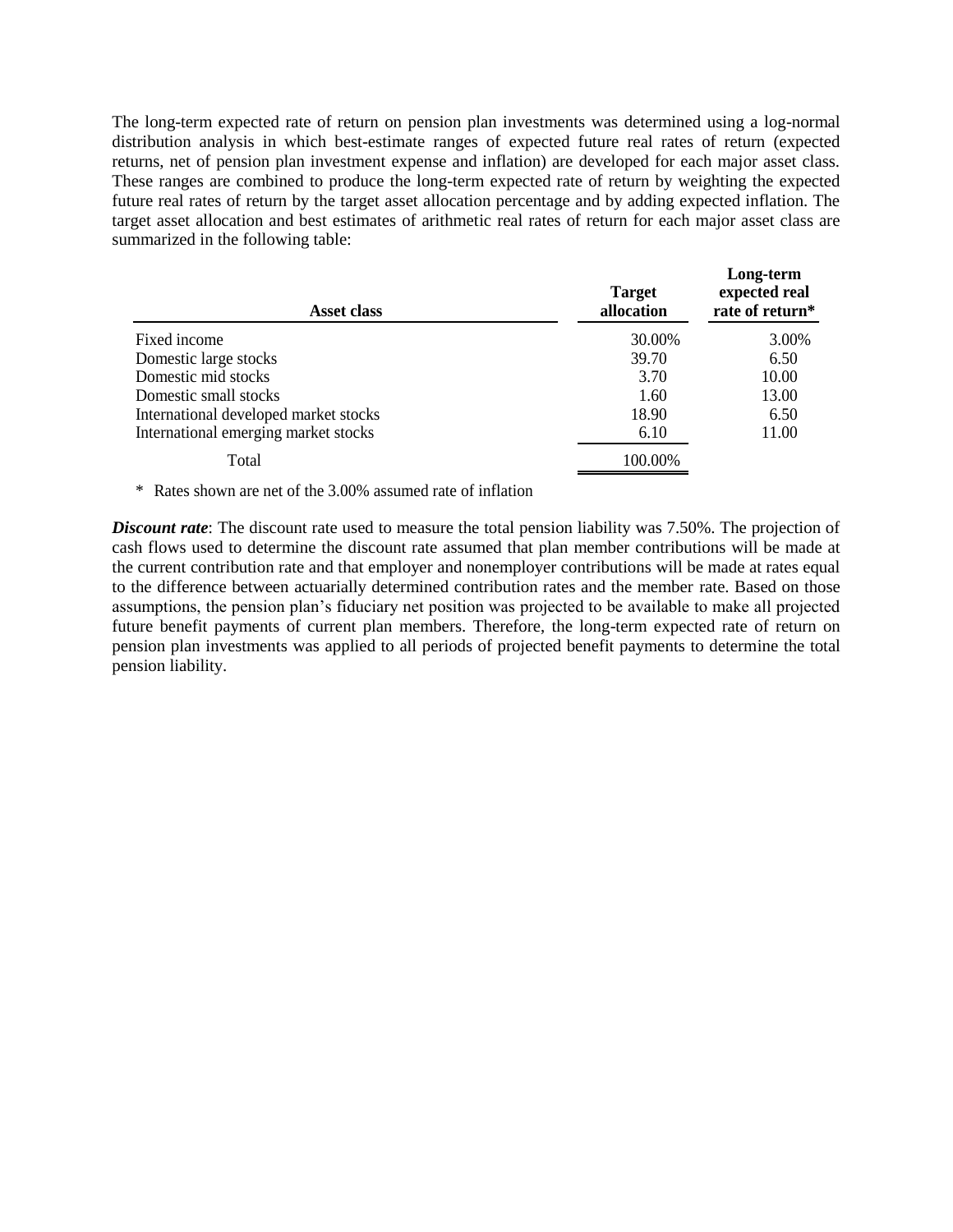# **Local County Board of Commissioners Required Supplementary Information Schedule of Proportionate Share of the Net Pension Liability Georgia Judicial Retirement System For the Year Ended June 30** (Dollar amounts in thousands)

**2016 2015** Board's proportion of the net pension liability (asset) 0.0% 0.0% 0.0% Board's proportionate share of the net pension liability (asset) and the contraction of  $\zeta$  of  $0$  or  $0$ State of Georgia's proportionate share of the net pension liability (asset) associated with the Board XX,XXX XX, XXX XX,XXX Total \$ XX,XXX XX,XXX Board's covered-employee payroll by the same state of the state of the SX,XXX XX, XXX Board's proportionate share of the net pension liability (asset) as a percentage of its covered-employee payroll N/A N/A Plan fiduciary net position as a percentage of the total pension liability (asset) 113.38% 114.37%

*Note: Schedule is intended to show information for the last 10 fiscal years. Additional years will be displayed as they become available.*